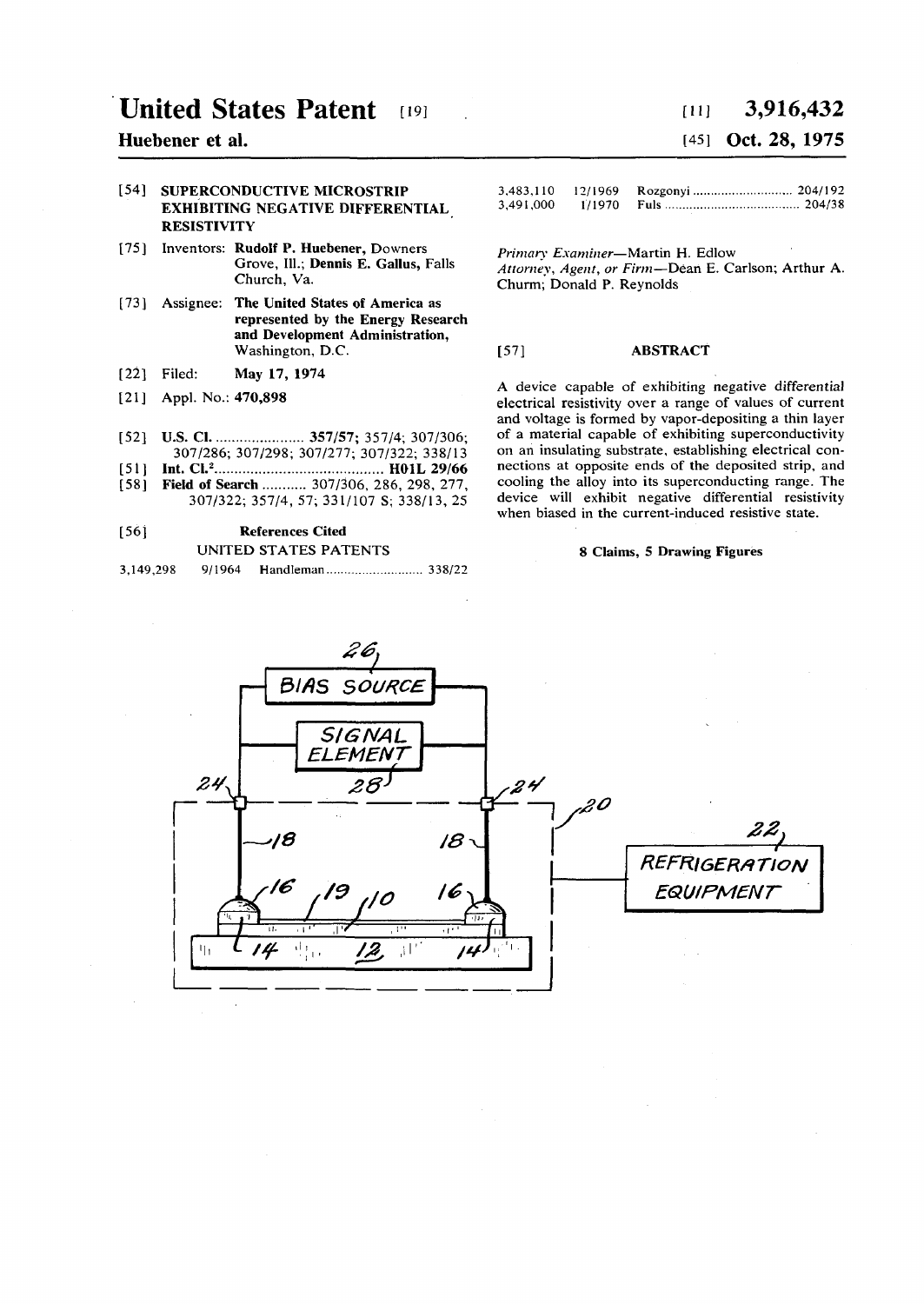





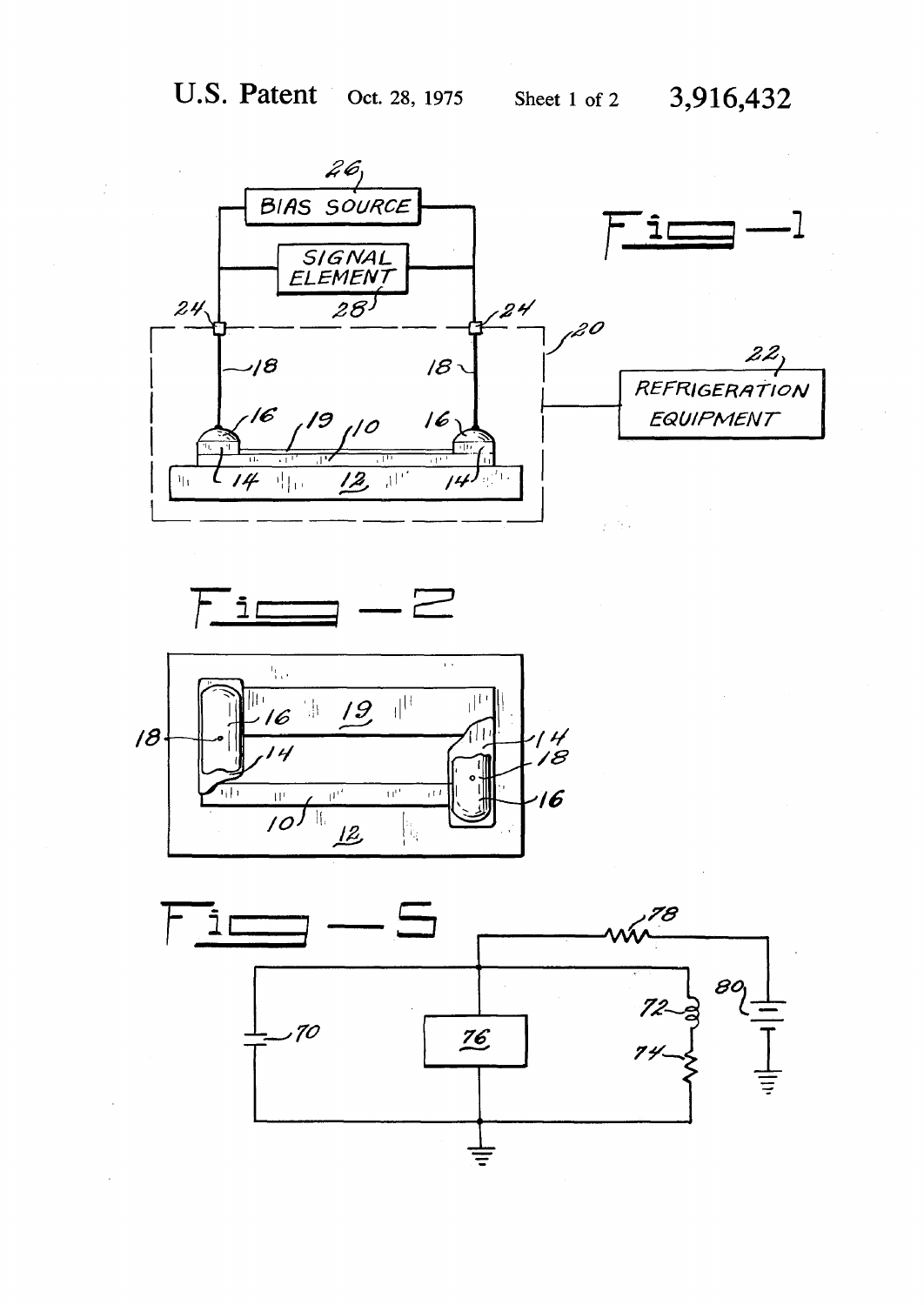

CURRENT (mA)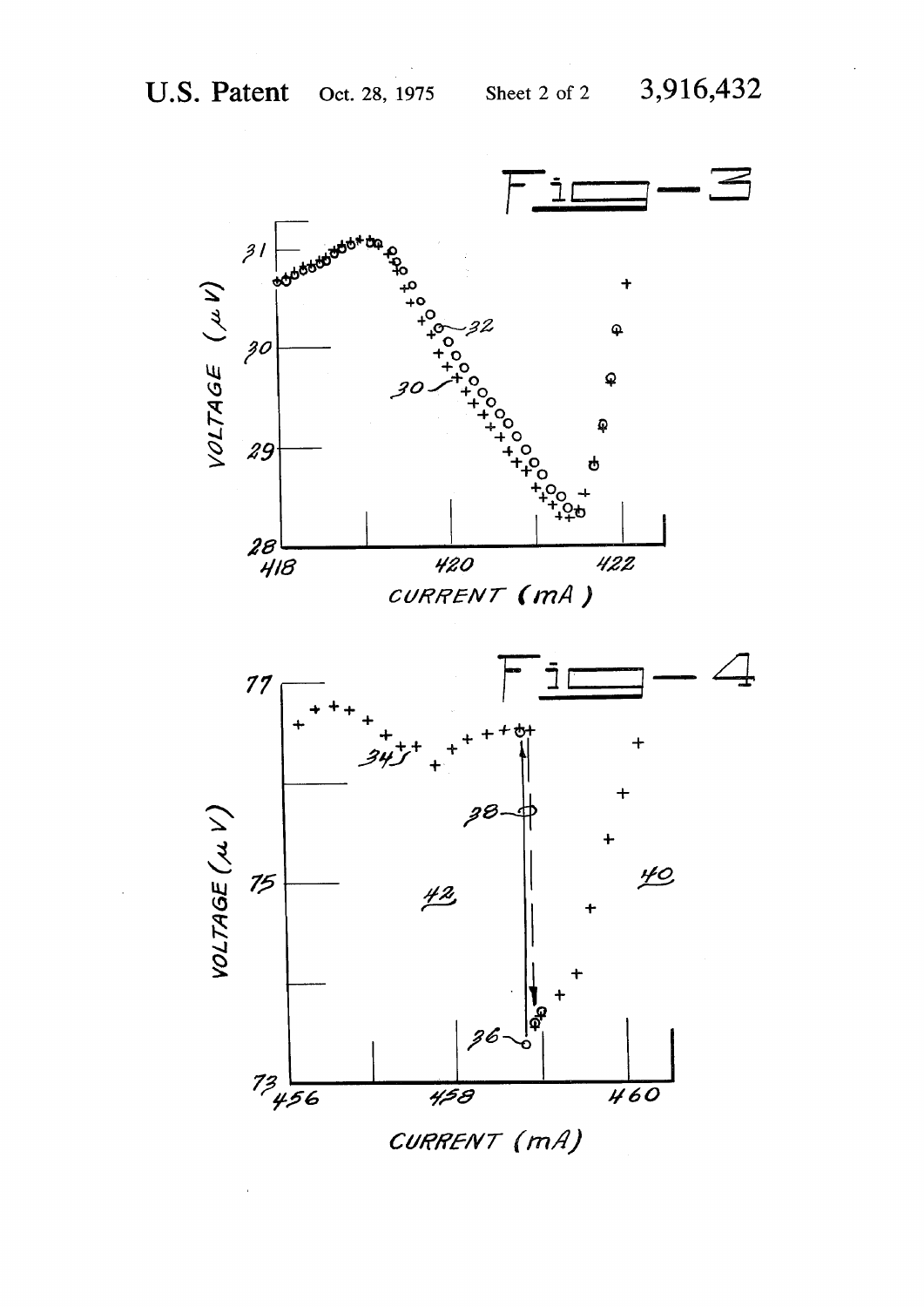### **BACKGROUND OF THE INVENTION**

**in which a portion of the current-voltage characteristic measurement and control. exhibits a region of negative slope. Strictly speaking, 15 It is, therefore, an object of the present invention to resistivity. The utility of a device exhibiting negative differential electrical resistivity, differential resistivity lies in the possibility of achieving amplification or oscillation that represents conversion of part of the energy of a biasing source into usable sig- 20 A microstrip of a material capable of exhibiting suposes the direction of cathode current. This phenome- rent-induced resistive state. non was exploited in the so-called dynatron oscillator. BRIEF DESCRIPTION OF THE DRAWINGS** 

In the solid-state era, one of the most frequently used <sup>30</sup> **negative resistance devices is the tunnel diode. For a FIGS. 1 and 2 are a side and a top view respectively range of values of current through the diode, the de- of an apparatus for the practice of the present invencrease in tunneling current is greater than the increase** tion.<br> **in forward current through the diode and the net effect** FIGS. 3 and 4 are current-voltage characteristics of in forward current through the diode and the net effect **is a region of negative differential resistance that has 3 5 been utilized in tunnel diode oscillators and amplifiers. FIG. 5 is an electrical circuit diagram incorporating Another useful negative resistance device is the Gunn- an embodiment of the present invention. effect diode which produces a negative differential resistivity by propagation across the depletion region of a semiconductor of a narrow domain of high electric fields.** As stated, the common thread linking each of FIGS. 1 and 2 are views of an apparatus for the prac-<br>tice of the present invention. In FIGS. 1 and 2, strip 10 and voltage references are chosen in the conventional **sense. The conventional sense of references choice of tron oscillator, the total "resistance" of the device is 5 0**

**SUPERCONDUCTIVE MICROSTRIP EXHIBITING** The known commercial utility of some of the above **NEGATIVE DIFFERENTIAL RESISTIVITY** devices suggests the possibility that there may be room CONTRACTUAL ORIGIN OF THE INVENTION for further development of negative differential resis<br>tance devices as oscillators and amplifiers in competifor further development of negative differential resis-**The invention described herein was made in the 5 tion with tunnel diodes, Gunn-effect devices, and the course of, or under, a contract with the UNITED** others listed. In addition, a superconducting device ex-<br>**STATES ATOMIC ENERGY COMMISSION**. bibiting negative differential resistance has the added hibiting negative differential resistance has the added **possibility of providing a small or zero value of internal impedance, thus increasing its utility as a power source**  This invention relates to negative electrical resis- 10 at signal frequencies. Such a device has further utility tance devices.<br>as a circuit element capable of operating at cryogenic **tance devices. as a circuit element capable of operating at cryogenic The term "negative resistance" is frequently applied temperatures, to allow the placement of circuit eleto describe a phenomenon observed in certain devices ments in the cryogenic environment for purposes of** 

provide a new device exhibiting a region of negative

## **SUMMARY OF THE INVENTION**

**nal energy. An early device exhibiting negative differ- perconductivity is deposited on an insulating substrate,**  Electrical connections at both ends of the microstrip **tions when the plate voltage of a tetrode is less than the and operation of the device in a cryogenic temperature screen voltage, both with respect to the cathode, the range below the critical temperature of the alloy procharacteristic of plate current versus plate voltage ex- 25 vide a device that exhibits a negative differential resishibits a region of negative differential resistivity as a re- tivity over a range of parameter values in which the**  sult of a secondary emission from the plate that op- current through the device is in the range of the cur-

 **an embodiment of the present invention,** 

## **DESCRIPTION OF THE PREFERRED**  40 **EMBODIMENT**

**these device of the present invention. In FIGS. 1 and 2, strip 10** is a microstrip of a superconducting material that is va**teristic that exhibits a negative slope when the current** is a microstrip of a superconducting material that is va-<br>and voltage references are chosen in the conventional por-deposited on an insulating substrate 12 to a th  **4 5** ness of the order of  $1 \mu m$ . Two contact strips 14 com**reference is taken to describe a combination in which prising thin films of lead are connected to strip 10, one the conventional current enters the device in question at each end. The width of the strip 10 is of the order of**  at the positive voltage reference symbol. In each of  $100 \mu m$ . Each contact strip 14 is connected by solder **these devices, with the possible exception of the dyna- 16 to a lead 18. Shunt 19, a copper strap, is paralleled electrically to strip 10 to protect against thermal runpositive. The total "resistance" is the slope of the line away. The dimensions of shunt 19 are chosen to projoining an operating point on a current-voltage plot vide a conductance that is small compared with that of**  with the origin of the plot. Thus, each of the devices in strip 10 when superconducting, but large compared question normally functions as a passive device in total, <sub>55</sub> with the conductance of strip 10 in the normal state. although each is capable of appearing as an active de-<sup>55</sup> All the items thus far described are in cryogenic enclo**vice in a range of variation of parameters about an op- sure 20 and are maintained at a temperature slightly erating point fixed in the region of negative differential below the critical temperature of strip 10 by refrigeratresistance. ing equipment 22. Feedthroughs 24 establish an electri-**Various other devices exhibit regions of negative dif- $\frac{60}{60}$  cal connection of leads 18 through and out of cryoferential resistivity over portions of their current- <sup>oo</sup> genic enclosure 20. Two elements are shown in block **voltage characteristics. These include the unijunction form connected electrically between the two leads 18 transistor, the backward diode, the four-layer diode or outside cryogenic enclosure 20. The first of these is p-n-p-n, the silicon-controlled rectifier, and the thy- bias source 26 which is necessary to maintain strip 10 ristor. Although each of these devices is normaally used<sup>6</sup> <sup>5</sup> in the current-controlled resistive state. This is the re**in a mode of operation that does not exploit its negative <sup>55</sup> gion of its current-voltage characteristic in which strip **differential resistivity, each has been used in some ap- 10 exhibits negative differential resistivity. Bias source plications as a negative-resistance device. 26 supplies the current to fix an operating point in this**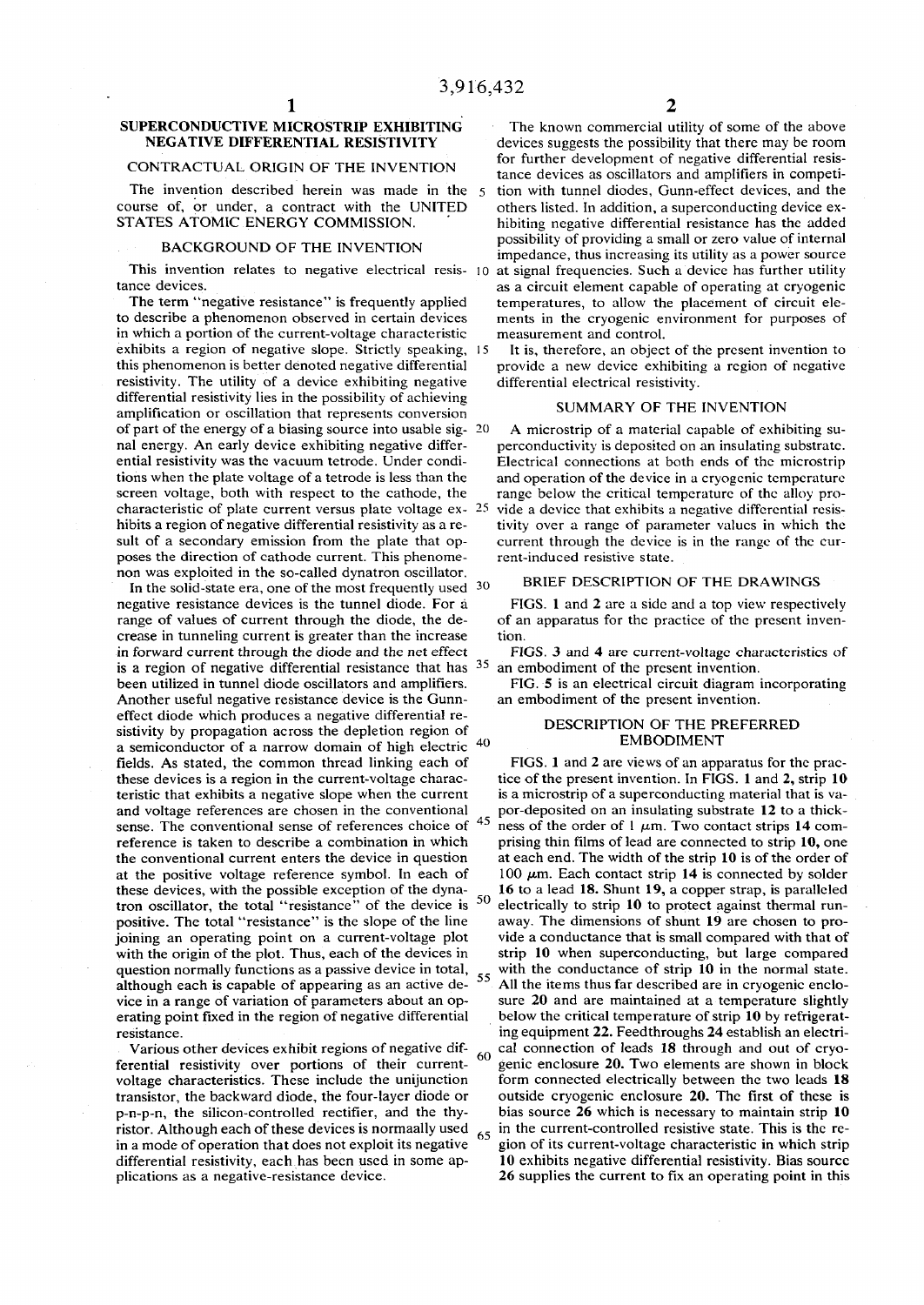**state. Signal element 28 is also connected between the** gion of discontinuity 38 when the current was decreastive leads 18 to provide for signal input and output. ing. Transitions between the right-hand portion 40 and **separately in FIG. 1, but they may be combined entirely also exhibit the negative slope associated with a negaor partly in their function, depending upon the circuit 5 tive differential resistivity. A current source driving a**  application in which the negative resistance element is used.

**rent-induced resistive state of a superconducting strip. 10 to have a signal switch a device into or through a region rial in a thin film that is maintained below its critical point for operation depends upon the specific circuit temperature and that contains a combination of normal application, i.e., oscillation, amplification, switching,**  and superconducting domains within the superconduc-<br>
ting material. This state exists in thin-film superconduc- 15 An electrical circuit utilizing the negative resistance **ting material. This state exists in thin-film superconduc-** 15 **tors in a range of currents less than those that drive the device of the instant invention is shown in FIG. 5. This material to the normal state. The particular supercon- is a typical oscillator analogous to the tunnel-diode osductor used herein was an alloy of lead and bismuth at cillator with the device of the present invention used as a nominal bismuth concentration of 5 atomic percent. the negative-resistance element. In FIG. 5 a parallel This is a type-II superconductor. The concentration of 20 tuned circuit is formed by the parallel combination of the elements described herein is not critical and the capacitor 70 and inductor 72. The resistance 74 in setype of superconductor is not critical, as the current- ries with inductor 72 represents the unavoidable series induced resistive state has been observed in microstrips resistance of a physical inductor. Negative resistance of type-I superconductors such as lead and indium. device 76 is connected across the parallel tuned circuit** 

An example of such a thin-film device was prepared <sup>2</sup><sup>2</sup> them with an induction heater in an evacuated quartz source 80 are selected to bias negative resistance detube. This alloy was kept above the melting point for 90 vice 76 in a range where it shows negative differential tube. This alloy was kept above the melting point for 90 **minutes while it was agitated to mix the constituents. resistivity. The objective is to select a value of negative The quartz tube was then quenched with cold water to 3 0 provide an alloy for vacuum deposition. The insulating resistor 74. In this way, the net differential or a-c resissubstrate was glass. Strips were deposited with an elec- tance appearing across the terminals of the tuned cir**tron gun system to a thickness less than  $2 \mu m$ , of the cuit comprising capacitor 70 and inductor 72 can be order of 1  $\mu$ m. An adjustable mask using razor blades made a negative number. This will result in oscillation at the edges served to define the edge of the strip to a <sup>35</sup> width of 107  $\mu$ m. At the ends of the strip, approxiwidth of 107  $\mu$ m. At the ends of the strip, approxi-<br>mately 6 mm apart, lead-film sections 8  $\mu$ m thick and can be taken either across capacitor 70 or by inductive 12  $\mu$ m wide were attached to provide points for solder- coupling to inductor 72 according to wellknown teching connection. The microstrip was protected against niques.<br>destruction by thermal runaway by attaching a shunt <sup>40</sup> The phenomenon of negative differential resistivity destruction by thermal runaway by attaching a shunt tance is at least two orders of magnitude larger than the resistance of the strip. Voltage was measured to a resolution of  $10^{-2}$  microvolts with a potentiometer.<br>FIGS. 3 and 4 are current-voltage characteristics

of 2.08°K. Each of the observed characteristics has the superconducting state and into the normal state. points taken as the current increased and as the current <sup>50</sup> These channels comprise arrays of tubes of magnetic **currents between 419 and 421.5 mA exhibits a continu- perpendicular to the direction of average current flow ous region having a negative slope. FIG. 4, on the other hand, exhibits a region in which the voltage shows a re**peatable discontinuous jump between 76.5 and 73.5 <sup>55</sup> microvolts at a current of approximately 458.7 mA. posite side of the strip. This complicated dynamic be-<br>Reversibility of each of these phenomena is demon-<br>havior within the strip produces an external electrical Reversibility of each of these phenomena is demon-<br> **Reversibility of each of these phenomena** is demon-<br> **Reversibility of each of these phenomena** is demon-<br> **Contacteristic that is stable in time but that has regions** strated in FIGS. 3 and 4 by points showing that the phenomena were observed both with increasing and with  $\frac{60}{2}$  of negative differential resistivity.<br>
decreasing current. In FIG. 3, points 30 comprise The embodiments of the invention in which an excludecreasing current. In FIG. 3, points 30 comprise points taken when the current was increasing, while sive property or privilege is claimed are defined as folpoints 32 were taken with decreasing current. The phe-<br>nomenon of negative differential resistivity is observed **1.** A thin-film device exhibiting negative differential nomenon of negative differential resistivity is observed at approximately the same magnitude whether the cur- <sub>65</sub> electrical resistivity comprising: rent is increasing or decreasing. The same repeatability <sup>37</sup> an electrically insulating substrate;<br>
occurs in FIG. 4, in which points 34 were taken with in-<br>
a material capable of exhibiting superconductivity **occurs in FIG. 4, in which points 34 were taken with increasing current and points 36 were taken about the re- disposed in a thin film on the substrate;** 

**two leads 18 to provide for signal input and output. ing. Transitions between the right-hand portion 40 and**  the left-hand portion 42 of the set of points in FIG. 4 **used. would thus serve to bias the strip in a region of negative**  The thin-film devices exhibiting negative differential differential resistivity. Such a source could equally as resistivity that are disclosed herein operate in the cur-<br>well be set at a value near this range, or near 458. well be set at a value near this range, or near 458.7 mA, of negative differential resistivity. The desired bias

 **and the three elements are connected to resistor 78 and by mixing high-purity lead and bismuth by melting thence to voltage source 80. Resistor 78 and voltage, differential resistivity that is less than the resistance of at a frequency determined by the parameters of the**  can be taken either across capacitor 70 or by inductive

**having a resistance of about 20 milliohms physically** exists in both type-I and type-II superconductors when and electrically parallel to the strip. The effect of this they are operated in the current-induced resistive st and electrically parallel to the strip. The effect of this they are operated in the current-induced resistive state state.<br> **Shunt is negligible in normal operation because its resis** The current-induced resistive state is The current-induced resistive state is a descriptive term applied to the phenomenon observed in superconduc **tors operated with high current densities at a tempera**ture close to but below the critical temperature. In the material, this state appears to be associated with the taken on a strip of lead-bismuth alloy at a temperature generation of long channels of material switched out of of 2.08°K. Each of the observed characteristics has <sub>c</sub> the superconducting state and into the normal state. These channels comprise arrays of tubes of magnetic decreased. In FIG. 3 it can be seen that the region of flux that move rapidly from an edge of the strip, moving currents between 419 and 421.5 mA exhibits a continu-<br>perpendicular to the direction of average current flow with and annihilates a similar tube of magnetic flux having the opposite sense that has originated at the op-